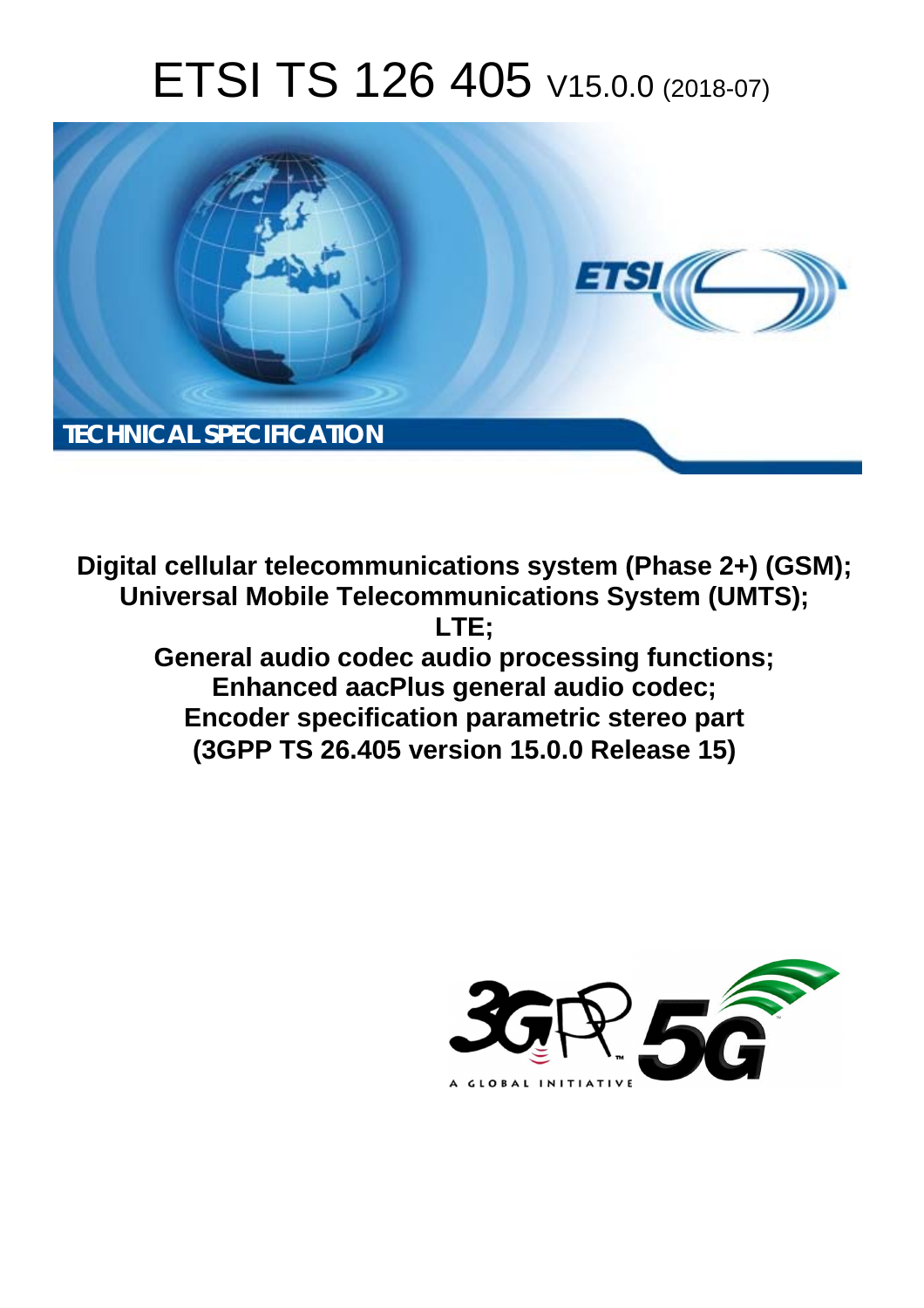Reference RTS/TSGS-0426405vf00

Keywords

GSM,LTE,UMTS

#### *ETSI*

#### 650 Route des Lucioles F-06921 Sophia Antipolis Cedex - FRANCE

Tel.: +33 4 92 94 42 00 Fax: +33 4 93 65 47 16

Siret N° 348 623 562 00017 - NAF 742 C Association à but non lucratif enregistrée à la Sous-Préfecture de Grasse (06) N° 7803/88

#### *Important notice*

The present document can be downloaded from: <http://www.etsi.org/standards-search>

The present document may be made available in electronic versions and/or in print. The content of any electronic and/or print versions of the present document shall not be modified without the prior written authorization of ETSI. In case of any existing or perceived difference in contents between such versions and/or in print, the only prevailing document is the print of the Portable Document Format (PDF) version kept on a specific network drive within ETSI Secretariat.

Users of the present document should be aware that the document may be subject to revision or change of status. Information on the current status of this and other ETSI documents is available at <https://portal.etsi.org/TB/ETSIDeliverableStatus.aspx>

If you find errors in the present document, please send your comment to one of the following services: <https://portal.etsi.org/People/CommiteeSupportStaff.aspx>

#### *Copyright Notification*

No part may be reproduced or utilized in any form or by any means, electronic or mechanical, including photocopying and microfilm except as authorized by written permission of ETSI. The content of the PDF version shall not be modified without the written authorization of ETSI. The copyright and the foregoing restriction extend to reproduction in all media.

> © ETSI 2018. All rights reserved.

**DECT**TM, **PLUGTESTS**TM, **UMTS**TM and the ETSI logo are trademarks of ETSI registered for the benefit of its Members. **3GPP**TM and **LTE**TM are trademarks of ETSI registered for the benefit of its Members and of the 3GPP Organizational Partners. **oneM2M** logo is protected for the benefit of its Members.

**GSM**® and the GSM logo are trademarks registered and owned by the GSM Association.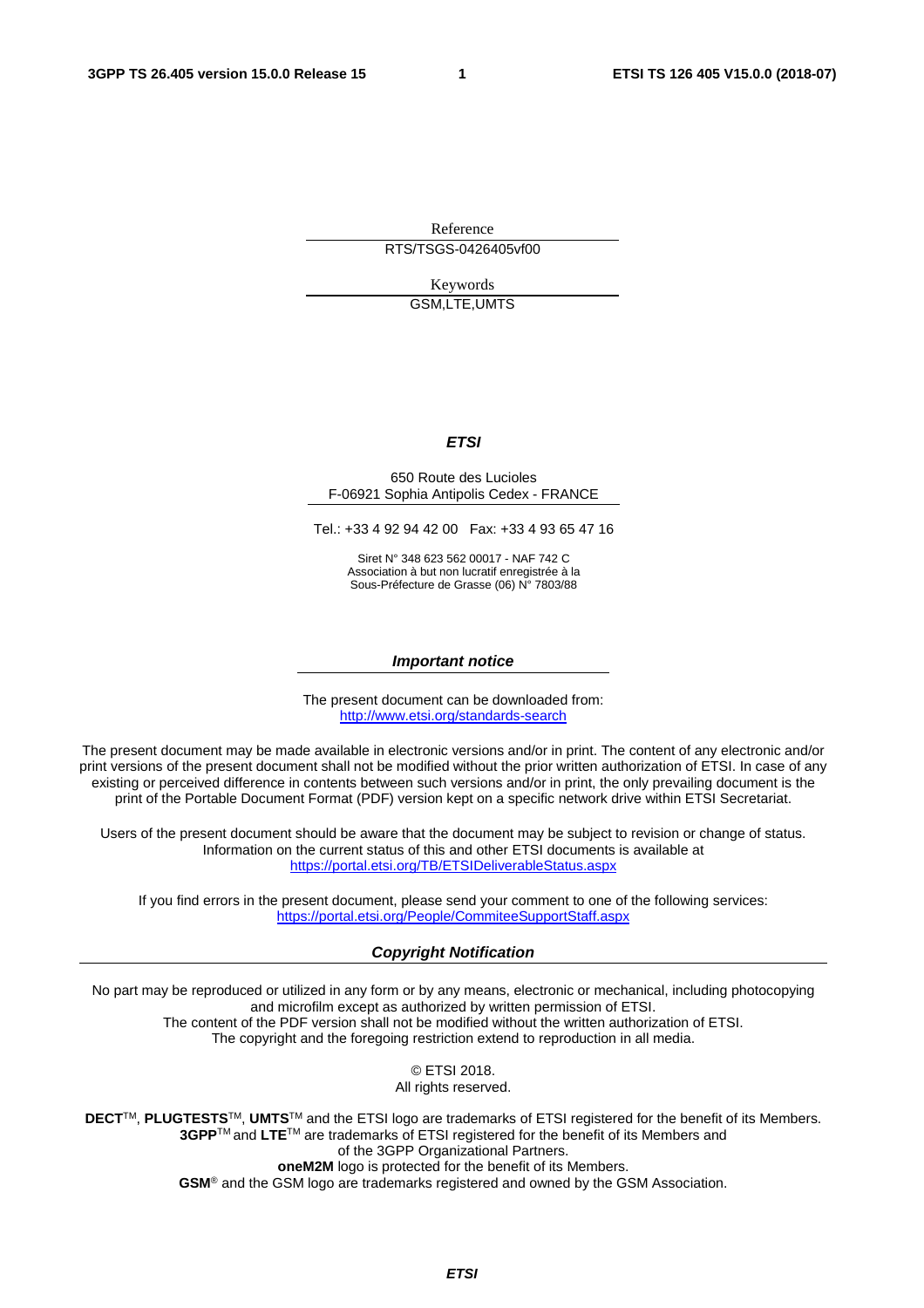# Intellectual Property Rights

#### Essential patents

IPRs essential or potentially essential to normative deliverables may have been declared to ETSI. The information pertaining to these essential IPRs, if any, is publicly available for **ETSI members and non-members**, and can be found in ETSI SR 000 314: *"Intellectual Property Rights (IPRs); Essential, or potentially Essential, IPRs notified to ETSI in respect of ETSI standards"*, which is available from the ETSI Secretariat. Latest updates are available on the ETSI Web server ([https://ipr.etsi.org/\)](https://ipr.etsi.org/).

Pursuant to the ETSI IPR Policy, no investigation, including IPR searches, has been carried out by ETSI. No guarantee can be given as to the existence of other IPRs not referenced in ETSI SR 000 314 (or the updates on the ETSI Web server) which are, or may be, or may become, essential to the present document.

#### **Trademarks**

The present document may include trademarks and/or tradenames which are asserted and/or registered by their owners. ETSI claims no ownership of these except for any which are indicated as being the property of ETSI, and conveys no right to use or reproduce any trademark and/or tradename. Mention of those trademarks in the present document does not constitute an endorsement by ETSI of products, services or organizations associated with those trademarks.

# Foreword

This Technical Specification (TS) has been produced by ETSI 3rd Generation Partnership Project (3GPP).

The present document may refer to technical specifications or reports using their 3GPP identities, UMTS identities or GSM identities. These should be interpreted as being references to the corresponding ETSI deliverables.

The cross reference between GSM, UMTS, 3GPP and ETSI identities can be found under [http://webapp.etsi.org/key/queryform.asp.](http://webapp.etsi.org/key/queryform.asp)

# Modal verbs terminology

In the present document "**shall**", "**shall not**", "**should**", "**should not**", "**may**", "**need not**", "**will**", "**will not**", "**can**" and "**cannot**" are to be interpreted as described in clause 3.2 of the [ETSI Drafting Rules](https://portal.etsi.org/Services/editHelp!/Howtostart/ETSIDraftingRules.aspx) (Verbal forms for the expression of provisions).

"**must**" and "**must not**" are **NOT** allowed in ETSI deliverables except when used in direct citation.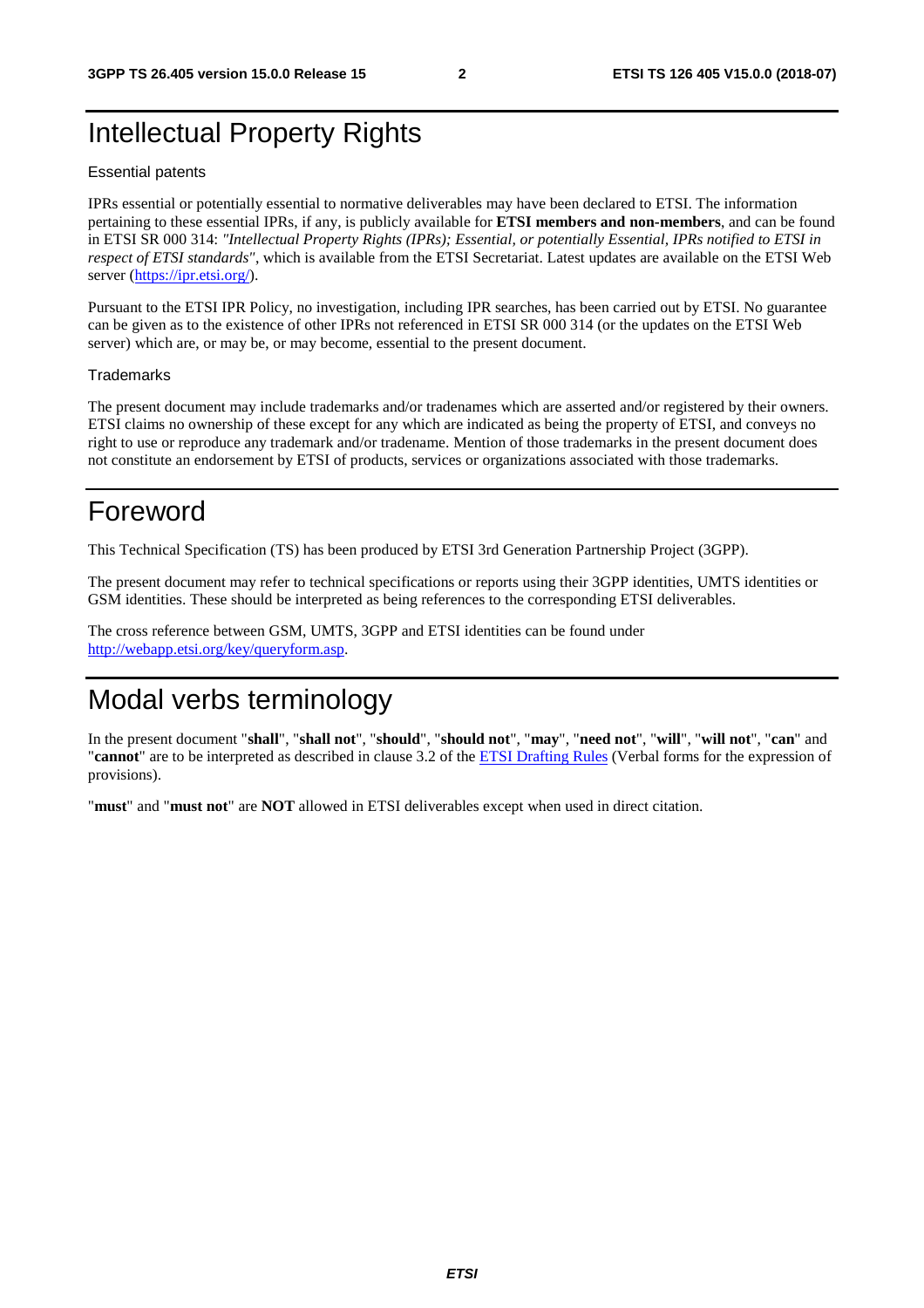# Contents

| 1                                                                                      |                               |  |  |  |  |  |  |  |
|----------------------------------------------------------------------------------------|-------------------------------|--|--|--|--|--|--|--|
| 2                                                                                      |                               |  |  |  |  |  |  |  |
| 3<br>3.1<br>3.2<br>3.3                                                                 |                               |  |  |  |  |  |  |  |
| 4                                                                                      |                               |  |  |  |  |  |  |  |
| 5<br>5.1<br>5.2<br>5.2.1<br>5.2.2<br>5.3<br>5.4<br>5.4.1<br>5.4.2<br>5.5<br>5.6<br>5.7 |                               |  |  |  |  |  |  |  |
|                                                                                        | <b>Annex A (informative):</b> |  |  |  |  |  |  |  |
|                                                                                        |                               |  |  |  |  |  |  |  |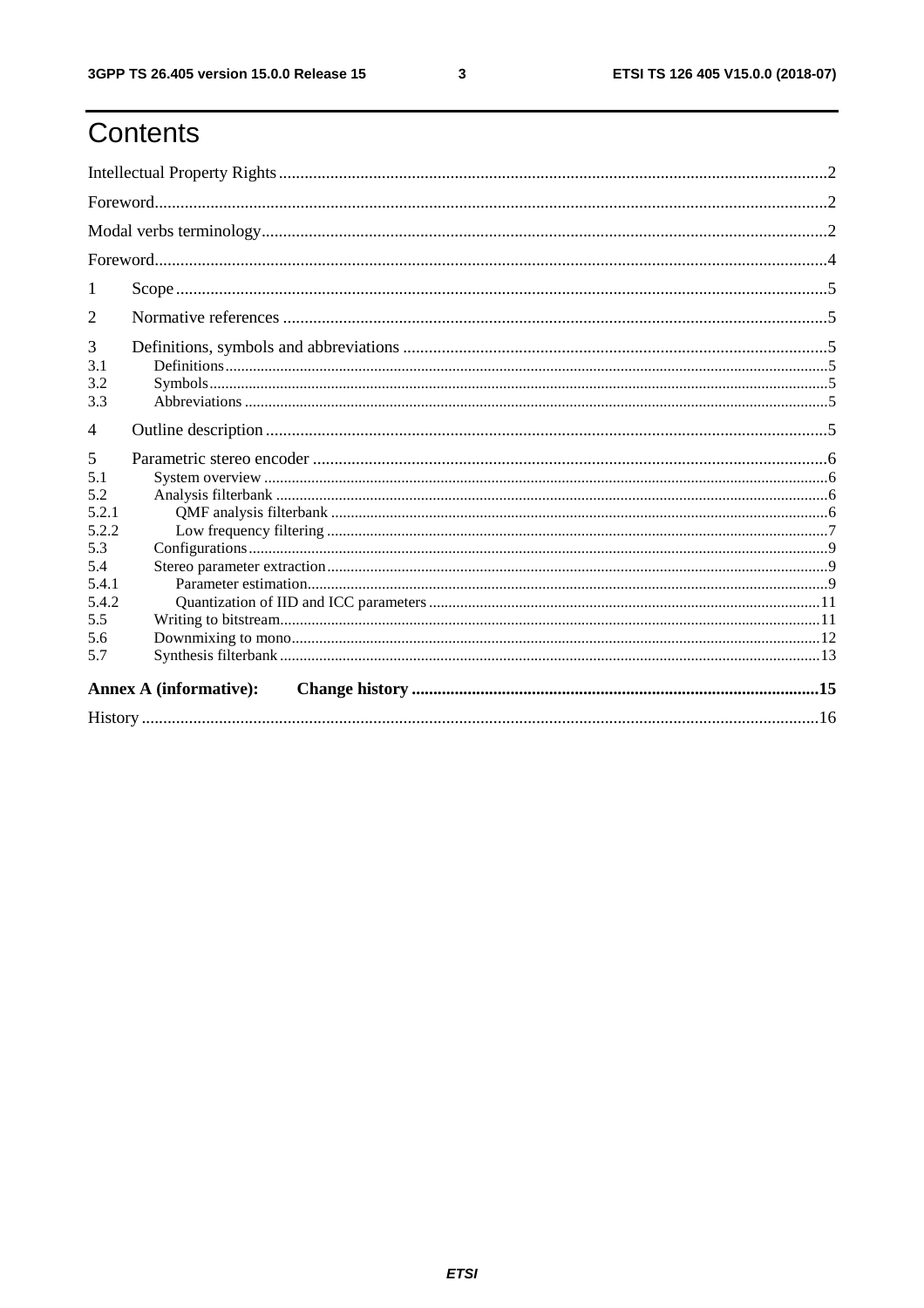# Foreword

The present document describes the detailed mapping of the general audio service employing the aacPlus general audio codec within the 3GPP system.

The contents of the present document are subject to continuing work within the TSG and may change following formal TSG approval. Should the TSG modify the contents of this TS, it will be re-released by the TSG with an identifying change of release date and an increase in version number as follows:

Version x.y.z

where:

- x the first digit:
	- 1 presented to TSG for information;
	- 2 presented to TSG for approval;
	- 3 Indicates TSG approved document under change control.
- y the second digit is incremented for all changes of substance, i.e. technical enhancements, corrections, updates, etc.
- z the third digit is incremented when editorial only changes have been incorporated in the specification;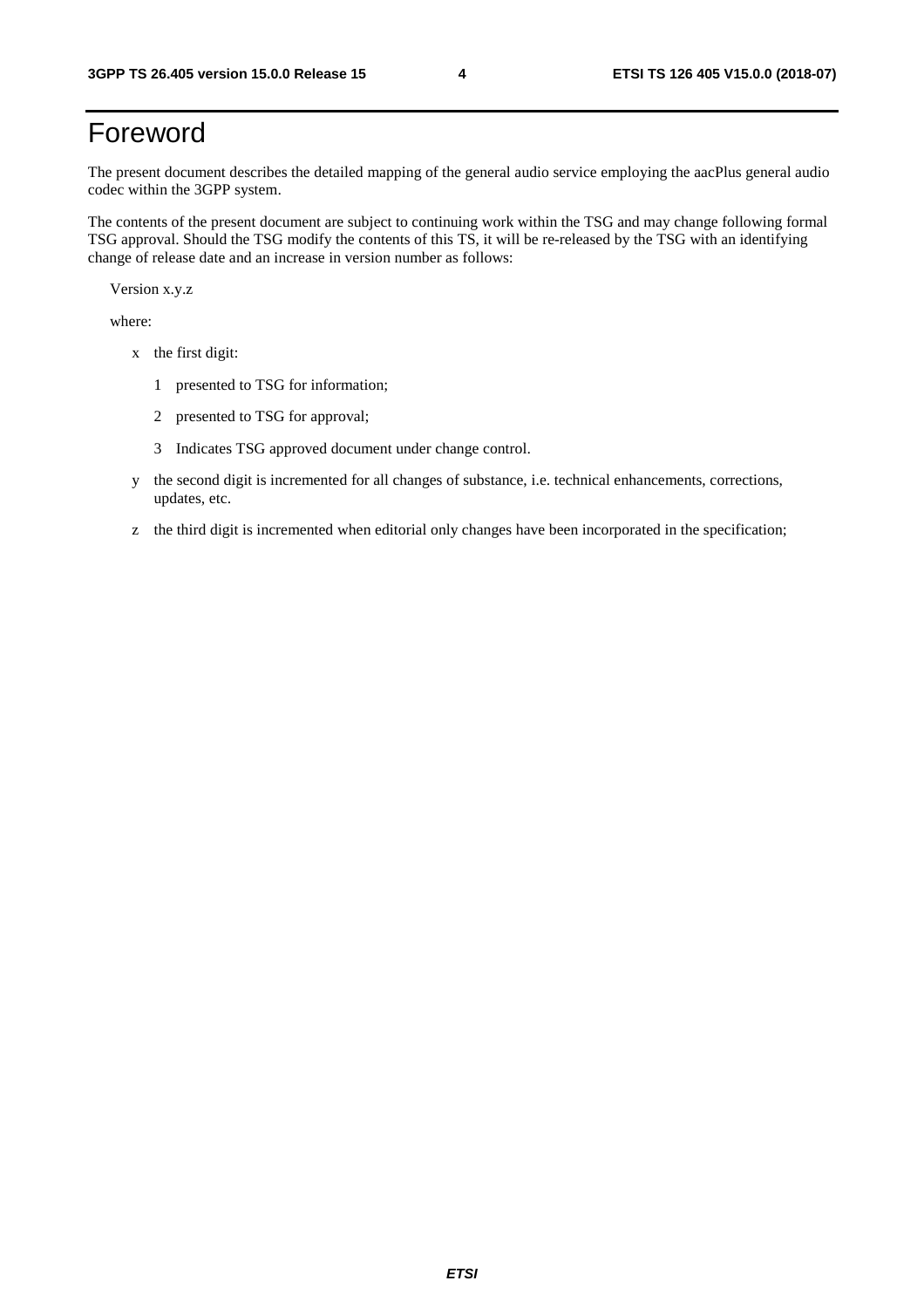### 1 Scope

This Telecommunication Standard (TS) describes the Parametric Stereo encoder part of the Enhanced aacPlus general audio codec [4].

# 2 Normative references

This TS incorporates by dated and undated reference, provisions from other publications. These normative references are cited in the appropriate places in the text and the publications are listed hereafter. For dated references, subsequent amendments to or revisions of any of these publications apply to this TS only when incorporated in it by amendment or revision. For undated references, the latest edition of the publication referred to applies.

- [1] ISO/IEC 14496-3:2001/AMD1:2003: "Bandwidth Extension".
- [2] ISO/IEC 14496-3:2001/Amd.1:2003/DCOR1.
- [3] ISO/IEC 14496-3:2001/ Amd.2:2004: "Parametric Coding for High Quality Audio".
- [4] 3GPP TS 26.401: "Enhanced aacPlus general audio codec; General Description:.

# 3 Definitions, symbols and abbreviations

### 3.1 Definitions

For the purposes of this TS, the following definitions apply:

- **hybrid QMF:** a QMF filterbank combined with additional filters to achieve higher frequency resolution for the lower QMF bands
- **stereo band:** a group of consecutive hybrid QMF subbands used for coding one stereo parameter

### 3.2 Symbols

For the purposes of this TS, the following symbols apply:

- Subsample in hybrid QMF matrix: left channel, band *k*, subsample n.  $l_k(n)$
- Subsample in hybrid QMF matrix: right channel, band *k*, subsample n.  $r_k(n)$

### 3.3 Abbreviations

For the purposes of this TS, the following abbreviations apply.

| <b>SBR</b>       | <b>Spectral Band Replication</b>                                       |  |  |  |  |  |  |
|------------------|------------------------------------------------------------------------|--|--|--|--|--|--|
| AAC              | <b>Advanced Audio Coding</b>                                           |  |  |  |  |  |  |
| aacPlus          | Combination of MPEG-4 AAC and MPEG-4 Bandwidth extension (SBR)         |  |  |  |  |  |  |
| Enhanced aacPlus | Combination of MPEG-4 AAC, MPEG-4 Bandwidth extension (SBR) and MPEG-4 |  |  |  |  |  |  |
|                  | Parametric Stereo                                                      |  |  |  |  |  |  |
| <b>OMF</b>       | <b>Ouadrature Mirror Filter</b>                                        |  |  |  |  |  |  |
| <b>MPEG</b>      | Moving Picture Expert Group                                            |  |  |  |  |  |  |
| <b>IID</b>       | Inter Intensity Difference, (stereo parameter)                         |  |  |  |  |  |  |
| ICC              | Inter Channel Coherence, (stereo parameter)                            |  |  |  |  |  |  |

# 4 Outline description

This TS is structured as follows: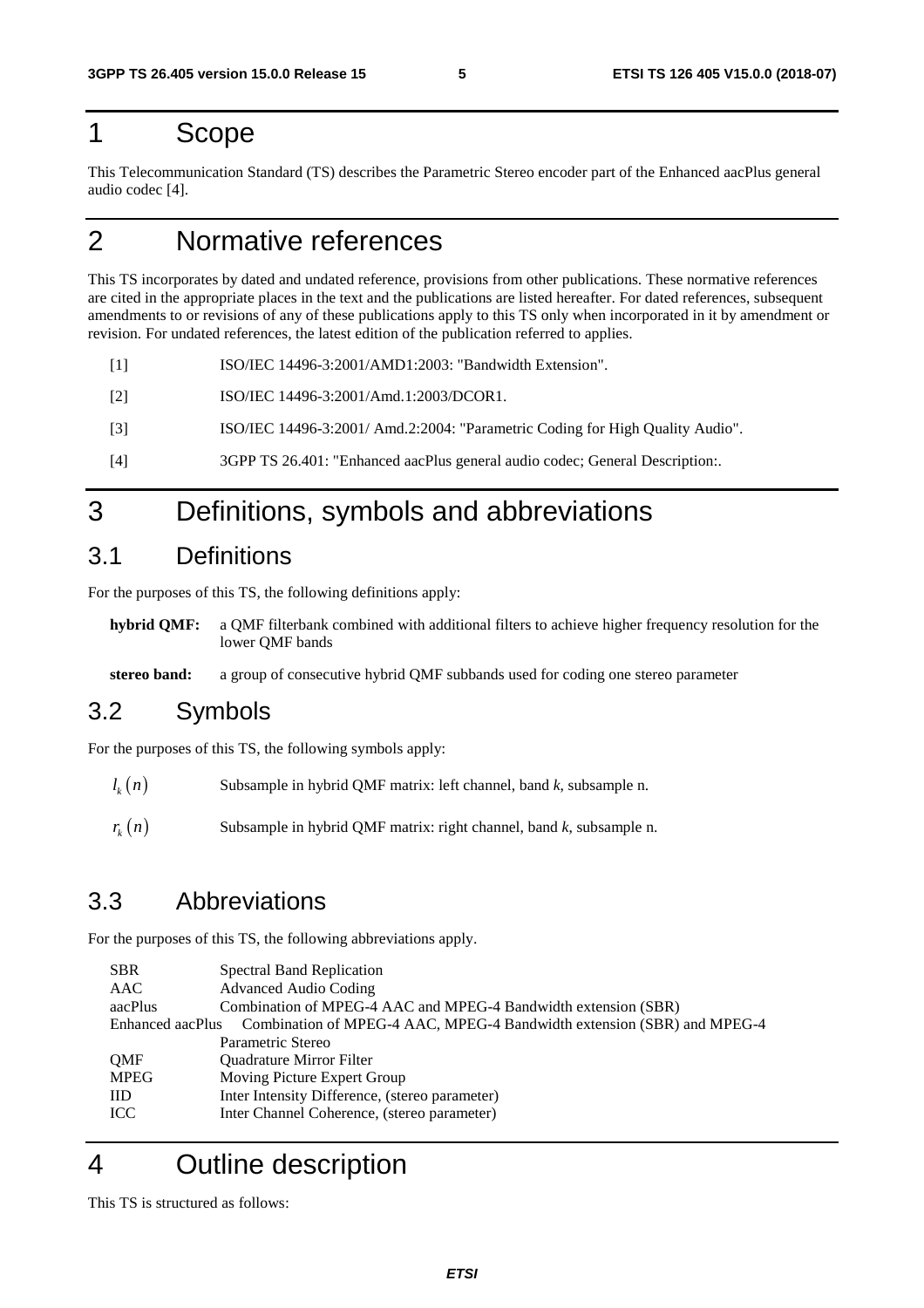Section 5.2 describes the hybrid QMF filterbank and its integration in the Parametric Stereo system.

Section 5.3 describes the hybrid QMF filterbank and its integration in the Parametric Stereo system.

Section 5.4 describes the parameter estimation algorithms and quantization.

Section 5.5 describes how to convey the estimated parameters in the bitstream.

Section 5.6 and section 5.7 describes preparation of the signal that should feed the aacPlus mono encoder after the Parametric Stereo encoding.

### 5 Parametric stereo encoder

### 5.1 System overview



**Figure 1: Encoder overview** 

The interface between the parametric stereo encoder tool and the aacPlus encoder is depicted in Figure 1. In the figure L and R denotes the left and right channel respectively, while M denotes the down-mixed mono signal which the aacPlus encoder operates on.

The parametric stereo coding tool is able to capture the stereo image into a limited number of parameters, requiring only a small overhead of a few kbit/s. Together with a controlled monaural downmix of the stereo input signal, the parametric stereo coding tool is able to regenerate the stereo signal at the decoder side.

The encoder operates as a non-modifying analyzer prior to the aacPlus encoder, though it shares the same QMF analysis filterbank. The decoder operates as a post process to aacPlus using the Parametric Stereo data conveyed by the bitstream to synthesize the stereo properties of the output signal. Part from the parametric stereo tool, the aacPlus runs in mono mode not affected by Parametric Stereo.

The bitstream syntax and decoder description of the parametric stereo tool in combination with aacPlus is defined in [3]. This system includes only the baseline level defined in that standard.

### 5.2 Analysis filterbank

#### 5.2.1 QMF analysis filterbank

This filterbank is identical to the 64 complex QMF analysis filterbank as defined in ISO/IEC 14496-3/AMD1:2003, sub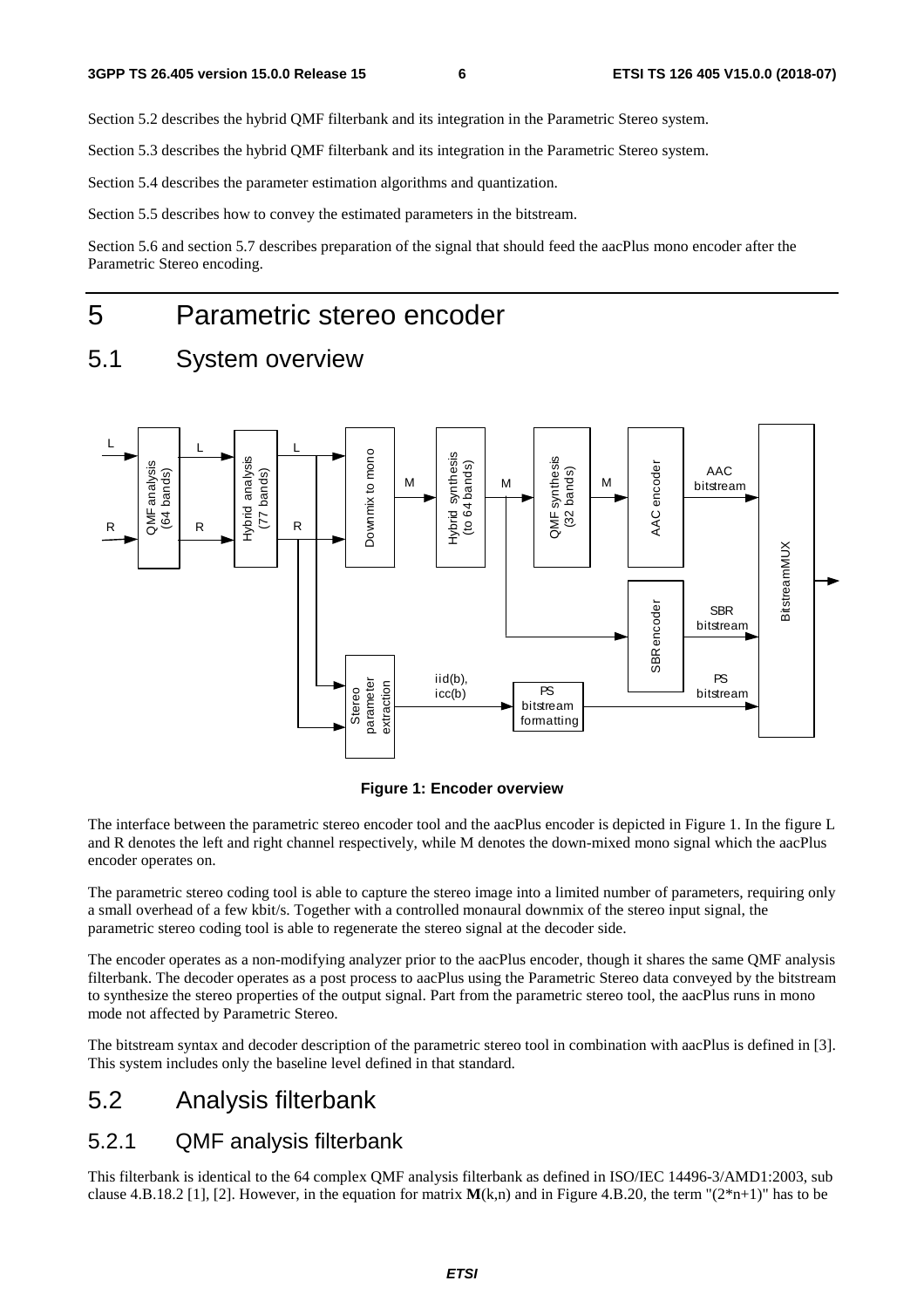substituted by "(2\*n-1)". The input to the filterbank are blocks of 64 samples of the monaural synthesized signal M. For each block the filterbank outputs one slot of 64 QMF samples.

### 5.2.2 Low frequency filtering

The lower QMF subbands are further split in order to obtain a higher frequency resolution enabling a proper stereo analysis and synthesis for the lower frequencies. To achieve those, in total 77 frequency bands, a hybrid filterbank configurations have been defined. The filter used for this sub subband filtering,  $Q_p^q$  is defined according to:

$$
G_q^p = g^p(n) \exp\left(j\frac{2\pi}{Q^p}\left(q + \frac{1}{2}\right)(n-6)\right)
$$

where  $g^p$  represents the prototype filters in QMF subband p.  $Q^p$  represents the number of sub-subbands in QMF subband p, q the sub-subband index in QMF channel p and n the time index. The prototype filters are all of length 13 and have a delay of 6 QMF samples. The prototype filters are listed in Table 1.

#### **Table 1: Prototype filter coefficients for the filters that split the lower QMF subbands**

| $\boldsymbol{n}$         | $g^{0}(n), Q^{0}=8$ | $g^{1,2}(n), Q^{1,2}=4$ |
|--------------------------|---------------------|-------------------------|
| $\theta$                 | 0.00746082949812    | $-0.00305151927305$     |
| 1                        | 0.02270420949825    | $-0.00794862316203$     |
| 2                        | 0.04546865930473    | $\Omega$                |
| 3                        | 0.07266113929591    | 0.04318924038756        |
| $\overline{\mathcal{A}}$ | 0.09885108575264    | 0.12542448210445        |
| 5                        | 0.11793710567217    | 0.21227807049160        |
| 6                        | 0.125               | 0.25000000000000        |
| 7                        | 0.11793710567217    | 0.21227807049160        |
| 8                        | 0.09885108575264    | 0.12542448210445        |
| 9                        | 0.07266113929591    | 0.04318924038756        |
| 10                       | 0.04546865930473    | 0                       |
| 11                       | 0.02270420949825    | $-0.00794862316203$     |
| 12                       | 0.00746082949812    | $-0.00305151927305$     |

Figure 2 and Figure 3 illustrate the hybrid analysis and synthesis filterbank for the 77 frequency bands configuration.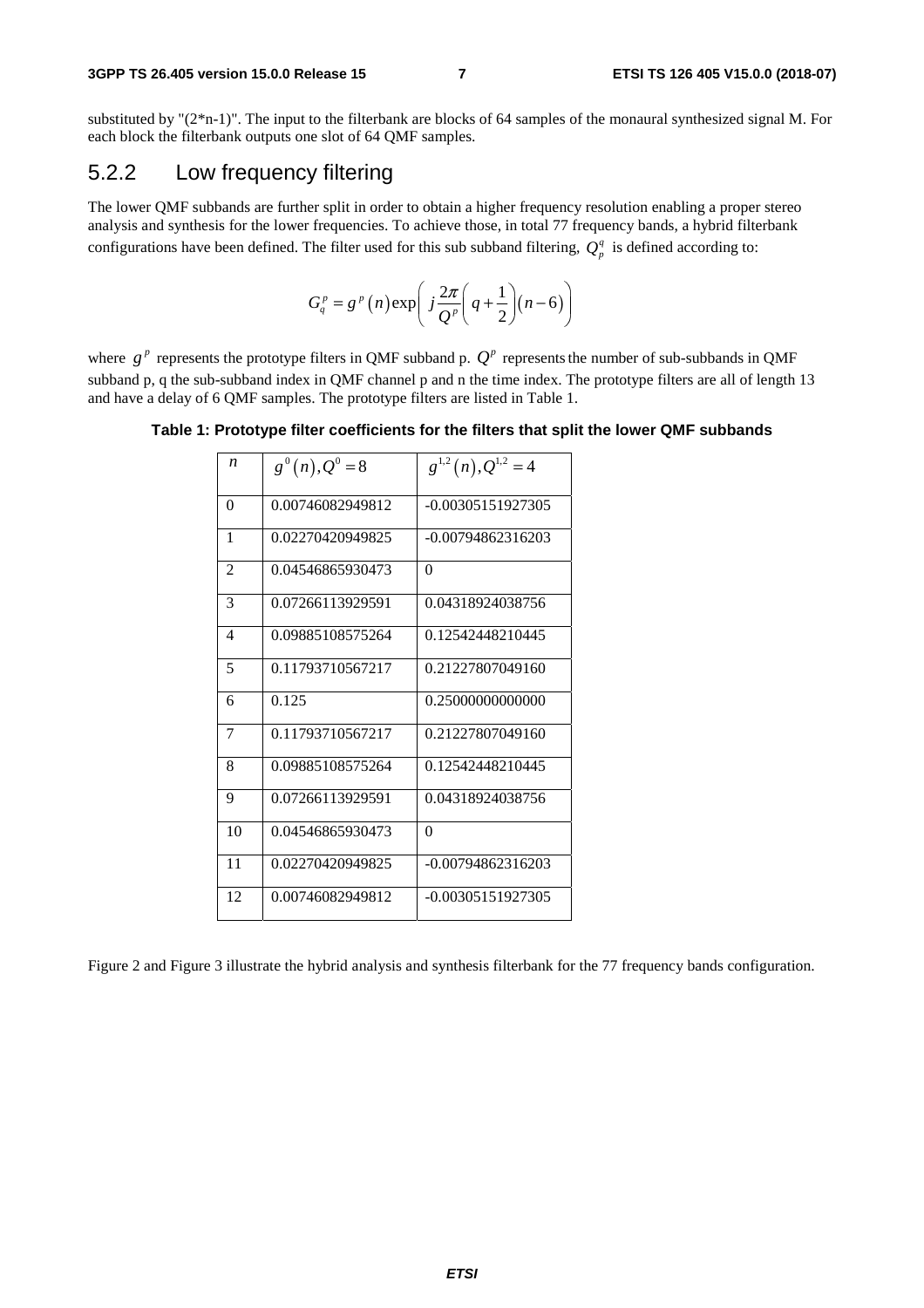

**Figure 2: Hybrid QMF analysis filterbank providing 77 output bands. The three lower subbands of the 64 QMF (see dashed box) are further split to provide for increased resolution for the lower frequencies**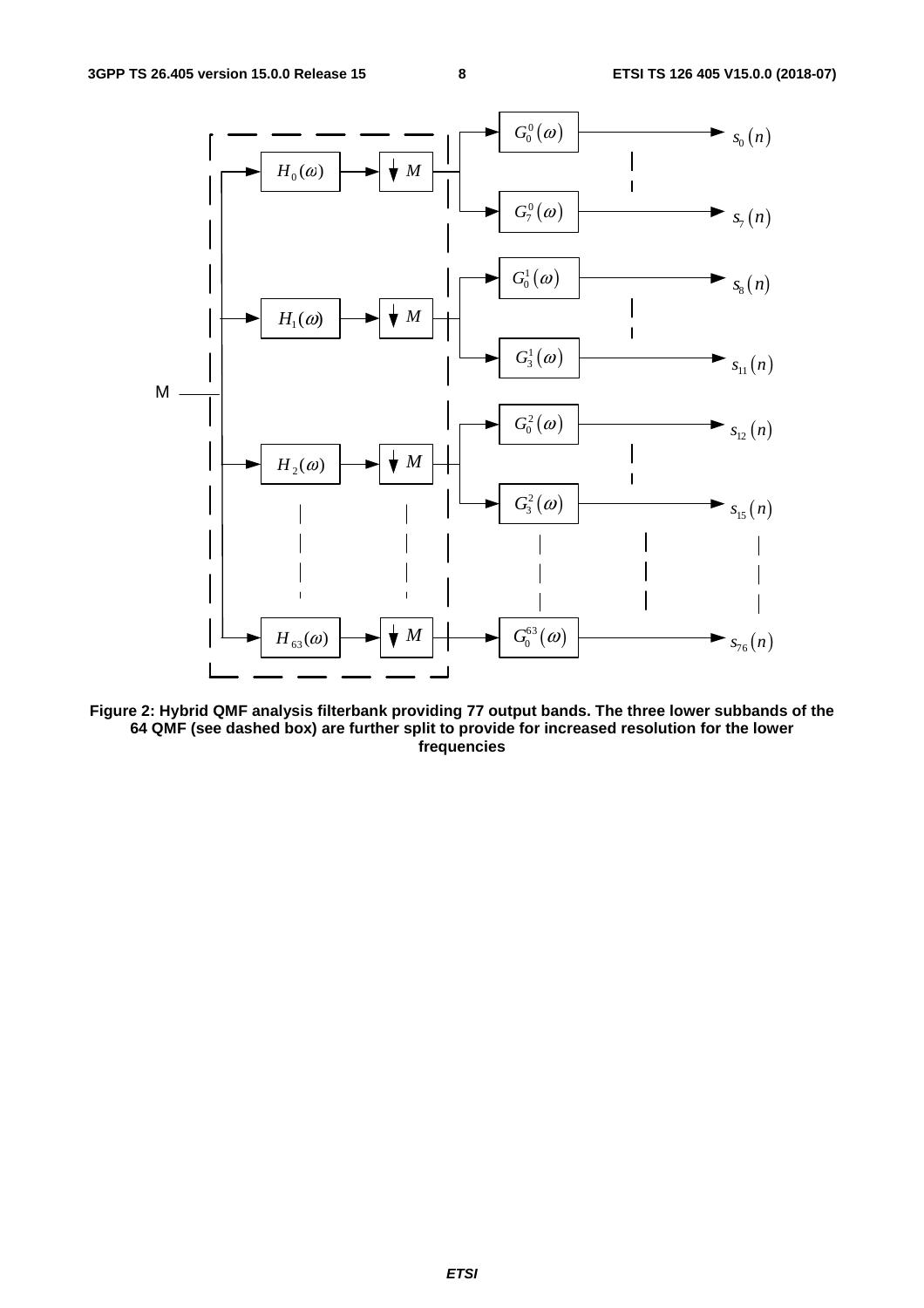

**Figure 3: Hybrid QMF synthesis filterbank using 77 input bands. The coefficients offering higher resolution for the lower QMF subbands are simply added prior to the synthesis with the 64 subbands QMF (see dashed box)** 

In order to time align all the samples originating from the hybrid filterbank, the remaining QMF subbands that have not been filtered are delay compensated. This delay amounts to 6 QMF subband samples. This means  $G_0^k(z) = z^{-6}$  for  $k=3...63$ . In order to compensate for the overall delay of the hybrid analysis filterbank, the first 10 sets (6 from delay and 4 from QMF filter) of hybrid subbands are flushed and therefore not taken into account for processing.

The resultant of this operation is a slot of hybrid subband samples consisting of a LF (low frequency) sub QMF subband portion and HF (high frequency) QMF subband portion.

### 5.3 Configurations

The parametric stereo encoder uses two different configurations depending on desired frequency resolution. The configuration parameter, *num\_stereo\_bands* determines what frequency resolution should be used for the stereo parameters. For all bitrates below 21000 bit/s, *num\_stereo\_bands* is set to 10 otherwise *num\_stereo\_bands* is set to 20.

### 5.4 Stereo parameter extraction

#### 5.4.1 Parameter estimation

In order to estimate the stereo parameters the signals M, L and R are analyzed using the hybrid filterbank as in Figure 2 for providing the 77 frequency bands addressed by the index,  $0 \le k < 77$ . This results in the (sub-)subband domain signals,  $m(k,n)$ ,  $l(k,n)$  and  $r(k,n)$ .

To estimate the parameters for the current frame the following is calculated:

$$
e_{l}(b) = \sum_{k=k_{l}}^{k_{h}} \sum_{n=0}^{L-1} \left| l\left(k, -\frac{L}{2} + 1 + n\right) \right|^{2} + \varepsilon
$$
  

$$
e_{r}(b) = \sum_{k=k_{l}}^{k_{h}} \sum_{n=0}^{L-1} \left| r\left(k, -\frac{L}{2} + 1 + n\right) \right|^{2} + \varepsilon
$$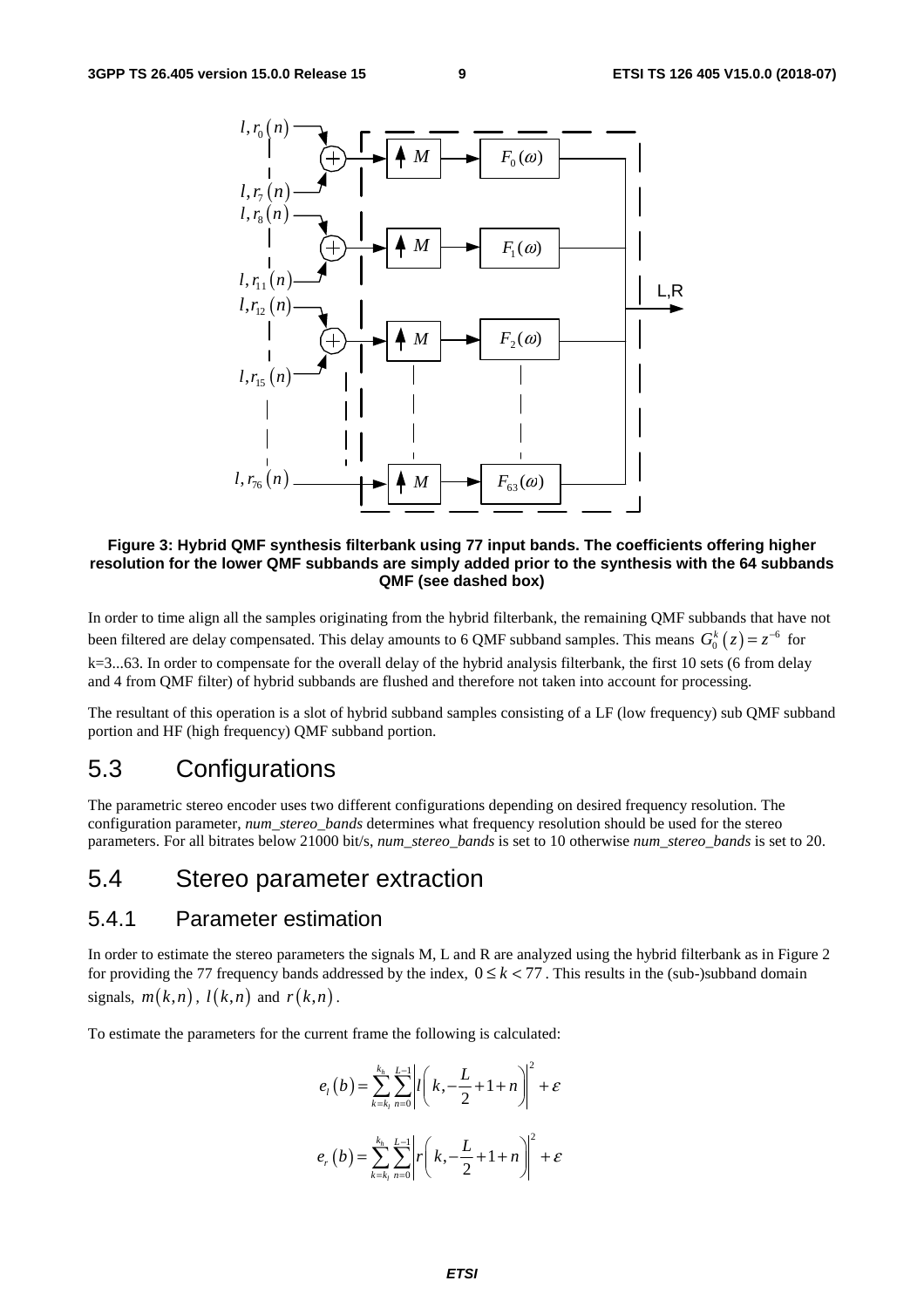$$
e_{R}(b) = \sum_{k=k_{1}}^{k_{h}} \sum_{n=0}^{L-1} l\left(k, -\frac{L}{2} + 1 + n\right) r^{*}\left(k, -\frac{L}{2} + 1 + n\right) + \varepsilon
$$

where  $e_i(b)$ ,  $e_r(b)$  and  $e_R(b)$  are the left channel excitation, the right channel excitation and the non-normalized cross-channel excitation between left and right channel for stereo bin  $b$  respectively, L the segment length,  $\varepsilon$  a very small value preventing division by zero ( $\varepsilon = 10^{-10}$ ). The summation over k is shown in Table 2 for 20 bands case. For the 10 bands case additional formulas below are used.

| Parameter index b | Sub subband index | QMF channel    |
|-------------------|-------------------|----------------|
| 0                 | 0                 | 0              |
| 1                 | 1                 | 0              |
| 2                 | 2                 | 0              |
| 3                 | $\overline{3}$    | 0              |
| 4                 | 10                | 1              |
| 5                 | 11                | 1              |
| 6                 | 12                | $\overline{c}$ |
| 7                 | 13                | $\mathbf{2}$   |
| 8                 | 16                | 3              |
| 9                 | 17                | 4              |
| 10                | 18                | 5              |
| 11                | 19                | 6              |
| 12                | 20                | 7              |
| 13                | 21                | 8              |
| 14                | $22 - 23$         | $9 - 10$       |
| 15                | $24 - 26$         | $11 - 13$      |
| 16                | $27 - 30$         | $14 - 17$      |
| 17                | $31 - 35$         | $18 - 22$      |
| 18                | 36-47             | 23-34          |
| 19                | 48-76             | 35-63          |

**Table 2: Summation range in 71 sub subbands in case of 20 bands** 

For the 10 band case, summation will be use the same table as the 20 band case but with the additional summation:

$$
e_{l,10}(b) = \frac{e_l(2b) + e_l(2b+1)}{2}
$$

$$
e_{r,10}(b) = \frac{e_r(2b) + e_r(2b+1)}{2}
$$

$$
e_{R,10}(b) = \frac{e_R(2b) + e_R(2b+1)}{2}
$$

Where  $e_{l,10}$  and  $e_{r,10}$  and  $e_{R,10}$  should replace  $e_l$  and  $e_r$  and  $e_R$  in the following formulas for the 10 band case. The IID, denoted as iid(b) and the ICC, denoted as icc(b), for each stereo band  $b$  are calculated as:

$$
iid(b) = 10 \log_{10} \left( \frac{e_i(b)}{e_r(b)} \right)
$$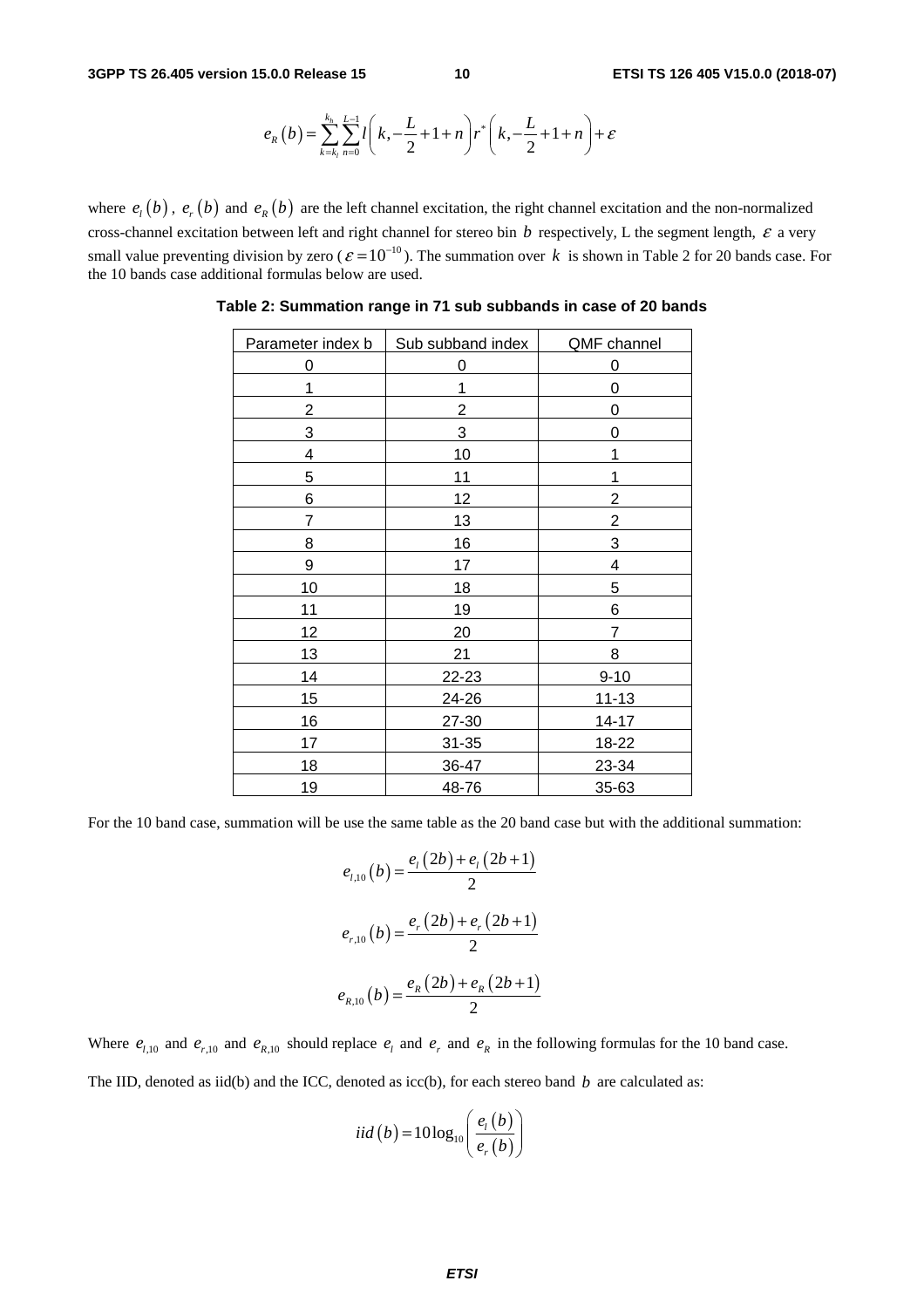$\lambda$ 

$$
icc(b) = \sqrt{\frac{1 - \min\left(\frac{\text{Re}(e_R(b))}{\sqrt{e_I(b)e_I(b)}, 1}\right)}{2}}, b < 5 \text{ and } num\_stereo\_bands = 10 \text{ or } b < 11 \text{ and } num\_stereo\_bands = 20
$$
  

$$
\sqrt{\frac{1 - \min\left(\frac{|e_R(b)|}{\sqrt{e_I(b)e_I(b)}, 1}\right)}}{2}}, otherwise
$$

### 5.4.2 Quantization of IID and ICC parameters

The obtained values for IID and ICC are quantized to the nearest lower value given in Table 3 and Table 4, respectively, then coded into Huffman words according to Huffman tables found in [4] section 8.B.1 Huffman tables ps\_data.

| Index        | $-7$    | -6    | -5    | -4     | -3     | $-2$ | -1   | 0 |
|--------------|---------|-------|-------|--------|--------|------|------|---|
| $IID$ $[dB]$ | $-21.5$ | $-16$ | $-12$ | $-8.5$ | $-5.5$ | -3   | -1   | 0 |
| Index        |         | 2     | 3     |        | 5      | 6    |      |   |
| $IID$ $[dB]$ |         | 3     | 5.5   | 8.5    | 12     | 16   | 21.5 |   |

#### **Table 3: Quantization grid for iid**

#### **Table 1: Quantization grid for icc**

| index |          |          |          |                          |          |           |         |
|-------|----------|----------|----------|--------------------------|----------|-----------|---------|
| Icc   | 0.088900 | 0.229800 | 0.364250 | $\vert$ 0.504500 $\vert$ | 0.635100 | 0.799600f | .945650 |

### 5.5 Writing to bitstream

The parametric stereo bitstream should be placed in the SBR extension field according to syntax in Table 5. The EXTENSION\_ID\_PS should be used as extension identifier. Note that due to SBR extension is design, the total size, in bytes, of the ps\_data element has to be added to the SBR extension element before writing the actual ps\_data.

#### **Table 5: Syntax of sbr\_extension()**

| Syntax                                             | No. of bits   | Mnemonic |
|----------------------------------------------------|---------------|----------|
| sbr_extension(bs_extension_id, num_bits_left)      |               |          |
|                                                    |               |          |
| switch (bs_extension_id) {                         |               |          |
| case EXTENSION_ID_PS:                              |               |          |
| $num\_bits\_left = ps\_data();$                    |               | Note 1   |
| break:                                             |               |          |
| default:                                           |               |          |
| bs_fill_bits;                                      | num bits left | bslbf    |
| num bits $left = 0$ ;                              |               |          |
| break;                                             |               |          |
|                                                    |               |          |
|                                                    |               |          |
| Note 1: ps_data() returns the number of bits read. |               |          |

#### **Table 6: Values of the bs\_extension\_id field**

| Symbol<br>້ | alue | ∽<br>Purpose |
|-------------|------|--------------|
|             |      |              |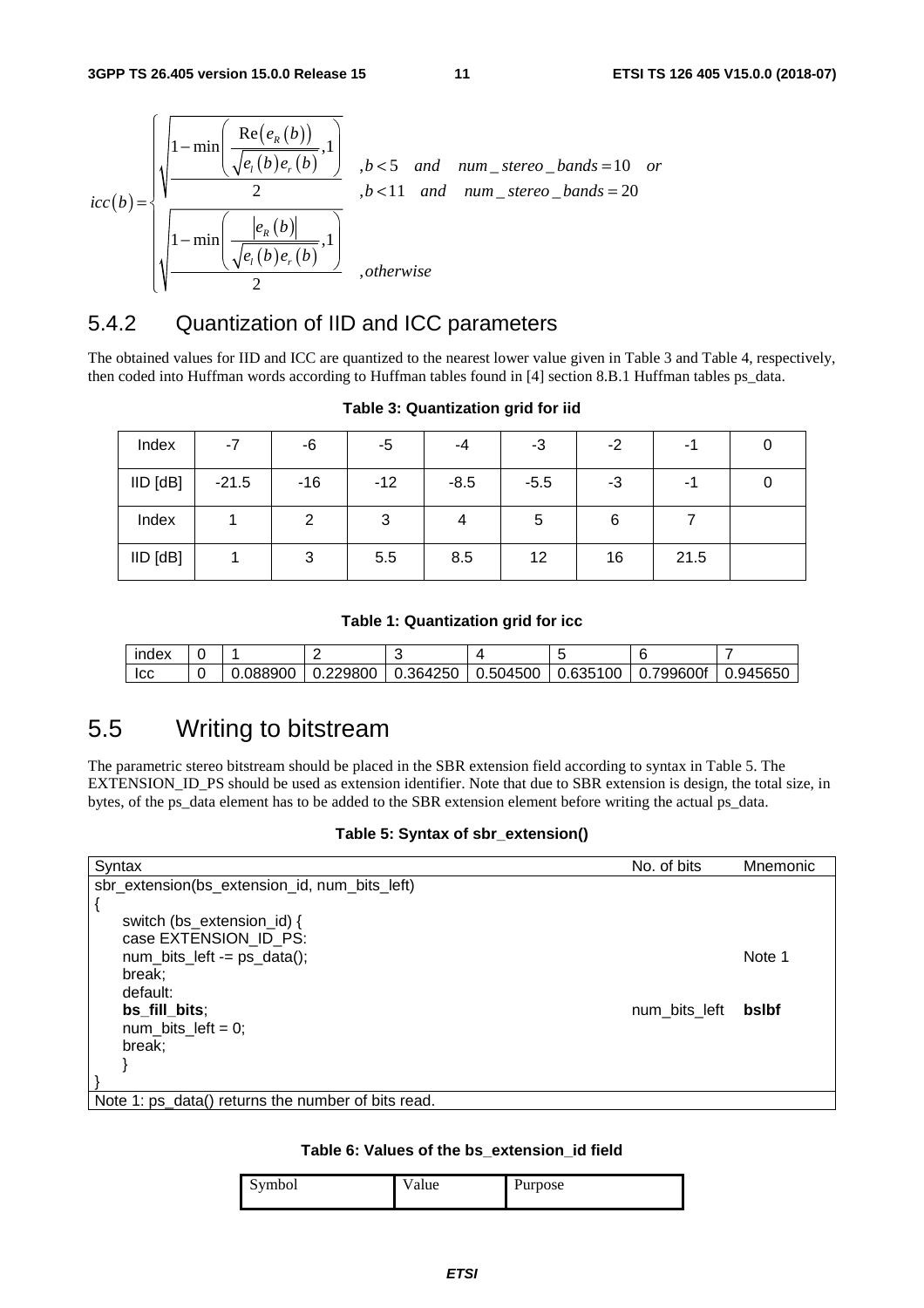| EXTENSION ID PS 1 2 |                           | Parametric Stereo Coding |
|---------------------|---------------------------|--------------------------|
|                     | all other values reserved |                          |

The syntax of the ps\_data is defined in [4] Table 8.1. The bitstream elements in ps\_data should be assigned values according to the following list.

**enable ps header** – Is set to 1 for all frames containing an SBR header. Is set to 0 for all other cases.

**enable\_iid** – Is set to 0 if all values in the iid vector after quantization are zero. Is set to 1 for all other cases.

**enable\_icc** – Is set to 0 if all values in the icc vector after quantization are zero. Is set to 1 for all other cases.

**iid\_mode** – Is set to 0 if 10 stereo bands resolution is chosen. Is set to 1 for all other cases.

**icc\_mode** – Is set to 0 if 10 stereo bands resolution is chosen. Is set to 1 for all other cases.

**enable\_ext** – Is set to 0.

**frame\_class** – Is set to 0.

**num\_env\_idx** – Is set to 0 if all values in the iid and icc vectors after quantization are unchanged since previous frame. Is set to 1 for all other cases.

**iid dt** – Is set to 1 if differential coding of iid parameters over time gives a lower total Huffman code length than differential coding of iid parameters with respect to the previous parameter position. Is set to 0 for all other cases.

**icc** dt – Is set to 1 if differential coding of icc parameters over time gives a lower total Huffman code length than differential coding of iid parameters with respect to the previous parameter position. Is set to 0 for all other cases.

**iid\_par\_dt[n]** – In case of differential coding of IID parameters over time (iid\_dt==1), iid\_par\_dt[n] describes the IID difference with respect to the previous parameter position. If no previous parameter position is available, iid\_par\_dt[n] represents the IID difference with respect to the decoded value 0 (i.e. index=0).

**iid** par df[n] – In case of differential coding of IID parameters over frequency (iid  $dt=0$ ), iid par df[n] describes the Huffman encoded IID difference with respect to the parameter (n-1).

**iid** par  $df[0]$  – represents the IID difference with respect to the decoded value 0 (i.e. index=0).

**icc\_par\_dt[n]** – In case of differential coding of ICC parameters over time (icc\_dt==1), icc\_par\_dt[n] describes the difference with respect to the previous parameter position. If no previous parameter position is available, icc\_par\_dt[n] represents the ICC difference with respect to the decoded value 1 (i.e. index=0).

**icc\_par\_df[n]** – In case of differential coding of ICC parameters over frequency (icc\_dt==0), icc\_par\_df[n] describes the ICC difference with respect to the parameter (n-1). icc\_par\_df[0] represents the ICC difference with respect to the decoded value 1 (i.e. index=0).

#### 5.6 Downmixing to mono

A monaural signal is needed for encoding of the HE AAC mono core. A simple stereo-to-mono downmixing scheme is performed after extraction of the stereo parameters. It combines equal parts of left and right channel and scales the resulting mono signal in order to preserve most of the original total power. The process is defined according to:

$$
m(k,n) = \frac{l(k,n) + r(k,n)}{2} \cdot \gamma(k,n)
$$

where the stereo scale factor,  $\gamma$  is defined by:

$$
\gamma(k,n) = \min \left( 2, \sqrt{\frac{|l(k,n)|^{2} + |r(k,n)|^{2}}{0.5 \cdot |l(k,n) + r(k,n)|^{2}}} \right)
$$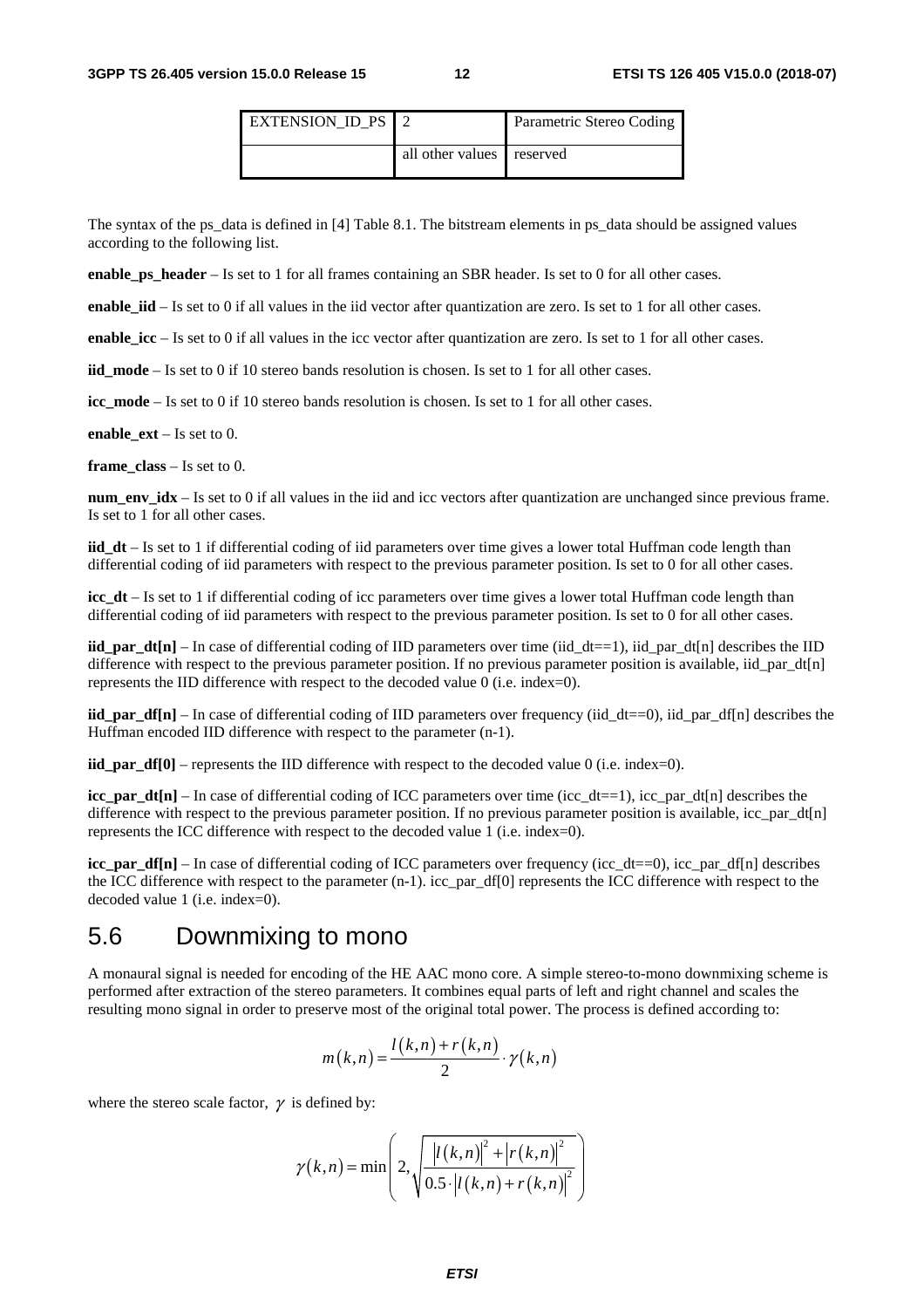$$
0 \le k < NUM \_ OF \_BANDS
$$

### 5.7 Synthesis filterbank

The stereo to mono down-mixed hybrid subband signal  $m(k, n)$  is fed into the hybrid synthesis filterbank, that is implemented as an adder of sub QMF samples. This is illustrated in Figure 3.

The synthesis filtering and implicit down-sampling of the 64 subband signals is achieved using a 32-channel QMF bank. The output from the filterbank is real-valued time domain samples. The process is given by the flowchart in Figure 4. The synthesis filtering comprises the following steps, where an array **v** consisting of 640 samples is assumed:

- Shift the samples in the array **v** by 64 positions. The oldest 64 samples are discarded.
- The array of 32 complex-valued subband samples  $\bf{Z}$  is separated into the real and imaginary components as  $\bf{Z}$  = **R** + i **I**. The components are scaled and DCT and DST type IV transformed as

$$
r(n) = \frac{1}{64} \sum_{k=0}^{31} R(k) \cos\left[\frac{\pi}{32} (k + \frac{1}{2}) (n + \frac{1}{2})\right] \quad , 0 \le n < 32
$$
  

$$
i(n) = \frac{1}{64} \sum_{k=0}^{31} I(k) \sin\left[\frac{\pi}{32} (k + \frac{1}{2}) (n + \frac{1}{2})\right] \quad , 0 \le n < 32
$$

The arrays **r** and **i** are combined and stored in the positions 0 to 63 in array **v** as

$$
v(n) = i(n) - r(n)
$$
,  $0 \le n < 32$   
\n $v(63-n) = i(n) + r(n)$ ,  $0 \le n < 32$ 

- Extract samples from **v** according to the flowchart in Figure 4 to create the 320-element array **g**.
- Multiply the samples of array **g** by every other coefficient of window **w**. The window coefficients of **c** can be found in Figure 4, and are the same as for the analysis filterbank.
- Calculate 32 new output samples by summation of samples from array **w** according to the last step in the flowchart of Figure 4

Every SBR frame produces an output of *numTimeSlots · RATE*  $\cdot$  32 time domain samples. In the flowchart of Figure 4 **X**[k][l] corresponds to subband sample l in the QMF subband k, and every new loop produces 32 time domain samples as output.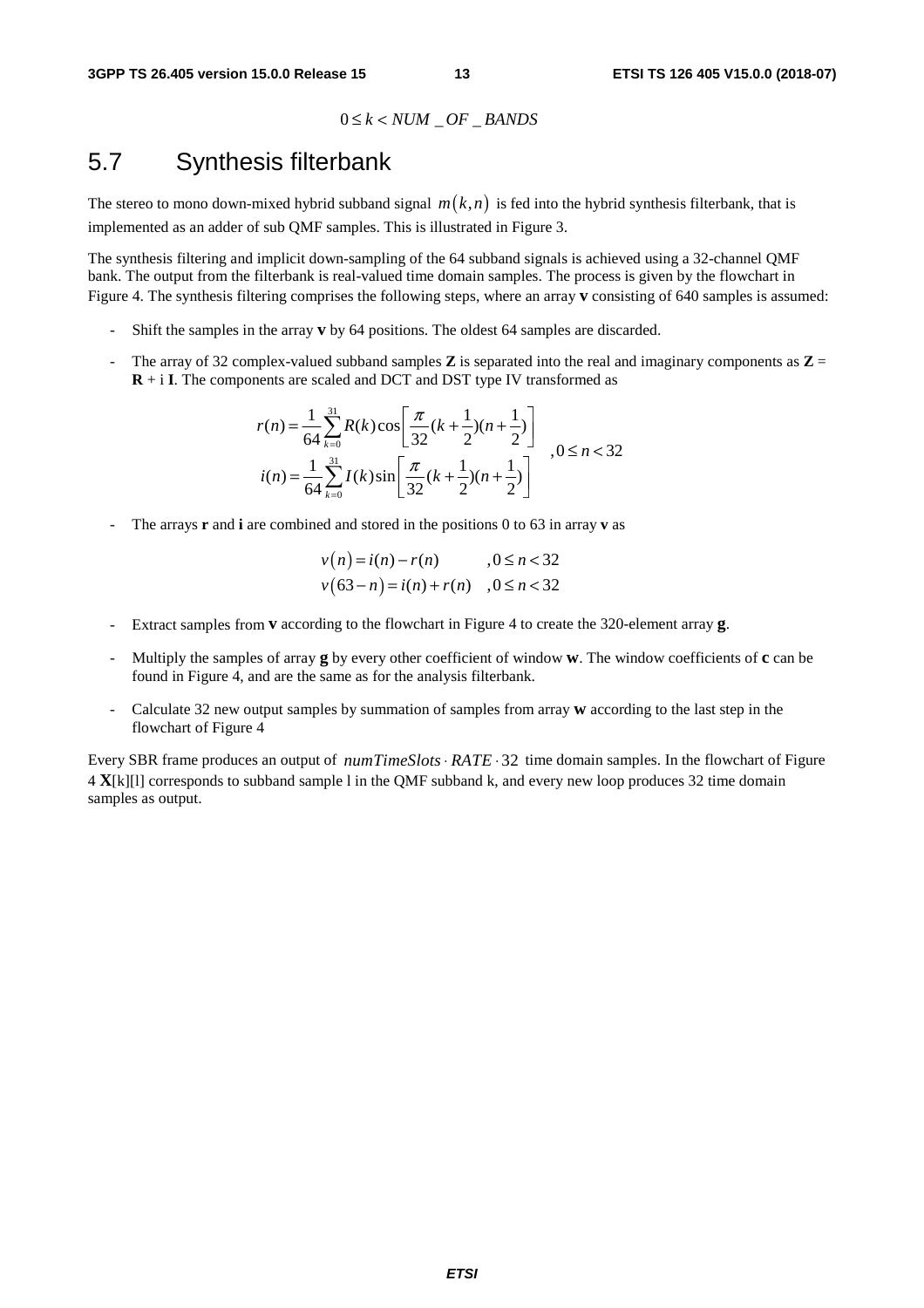

**Figure 4: Flowchart of encoder synthesis QMF bank**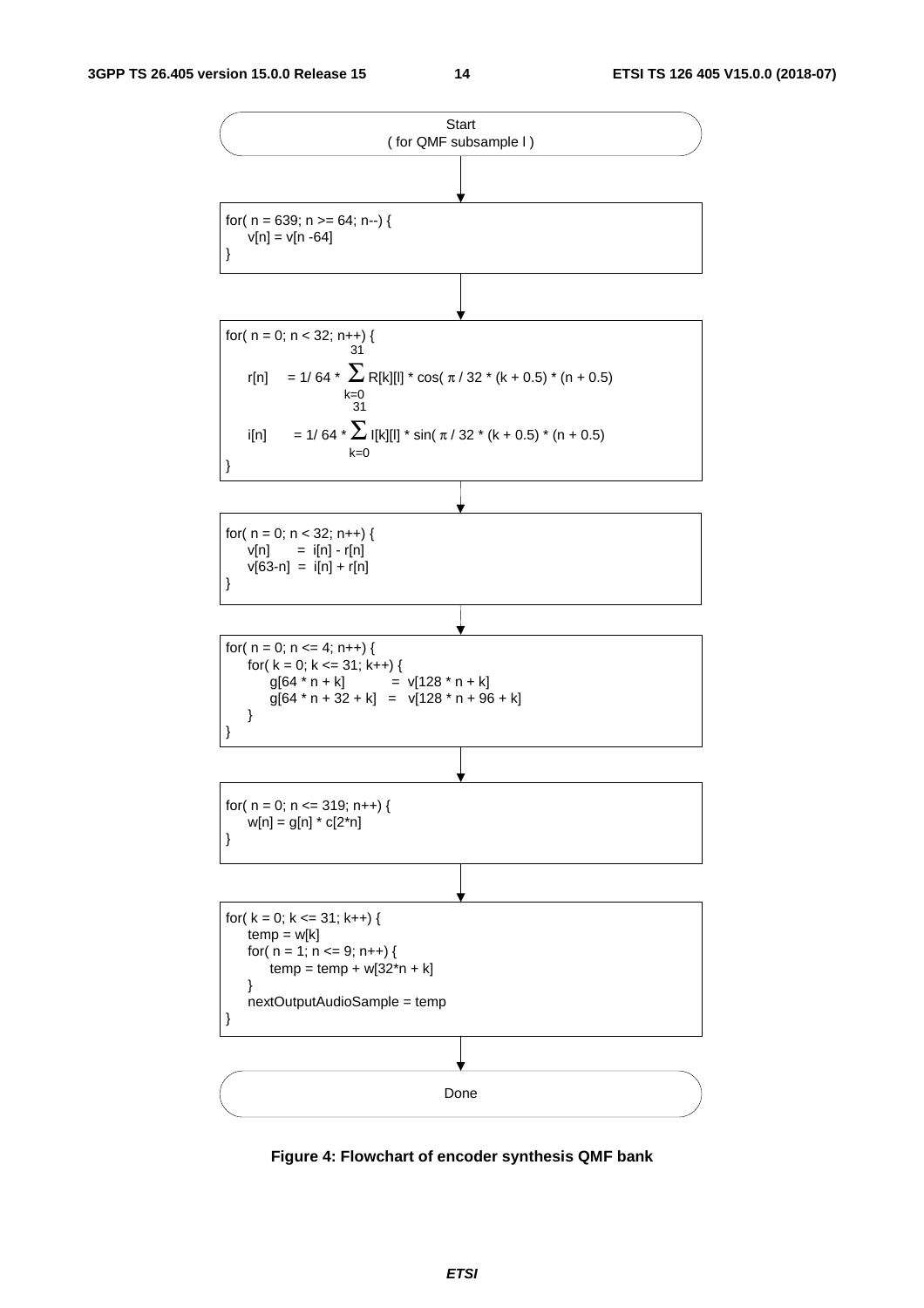# Annex A (informative): Change history

|             | <b>Change history</b> |                  |            |  |                                                             |            |            |  |
|-------------|-----------------------|------------------|------------|--|-------------------------------------------------------------|------------|------------|--|
| <b>Date</b> |                       | TSG SA# TSG Doc. | <b>ICR</b> |  | <b>Rev Subject/Comment</b>                                  | <b>Old</b> | <b>New</b> |  |
| 2004-09     | 25                    | SP-040637        |            |  | Approved at SA#25                                           | 2.0.0      | 6.0.0      |  |
| 2005-03     | 27                    | SP-050095        | 001        |  | Correction to written specification: wrong formula on 6.0.0 |            | 6.1.0      |  |
|             |                       |                  |            |  | ICC parameter extraction                                    |            |            |  |
| 2007-06     | 36                    |                  |            |  | Version for Release 7                                       | 6.1.0      | 7.0.0      |  |
| 2008-12     | 42                    |                  |            |  | Version for Release 8                                       | 7.0.0      | 8.0.0      |  |
| 2009-12     | 46                    |                  |            |  | Version for Release 9                                       | 8.0.0      | 9.0.0      |  |
| 2011-03     | 51                    |                  |            |  | Version for Release 10                                      | 9.0.0      | 10.0.0     |  |
| 2012-09     | 57                    |                  |            |  | Version for Release 11                                      | 10.0.0     | 11.0.0     |  |
| 2014-09     | 65                    |                  |            |  | Version for Release 12                                      | 11.0.0     | 12.0.0     |  |
| 2015-12     | 70                    |                  |            |  | Version for Release 13                                      | 12.0.0     | 13.0.0     |  |

|         | <b>Change history</b> |             |            |                |  |                        |                 |  |
|---------|-----------------------|-------------|------------|----------------|--|------------------------|-----------------|--|
| Date    | <b>Meeting</b>        | <b>TDoc</b> | <b>ICR</b> | <b>Rev Cat</b> |  | Subject/Comment        | <b>New</b>      |  |
|         |                       |             |            |                |  |                        | <b>Iversion</b> |  |
| 2017-03 | 75                    |             |            |                |  | Version for Release 14 | 14.0.0          |  |
| 2018-06 | 80                    |             |            |                |  | Version for Release 15 | 15.0.0          |  |